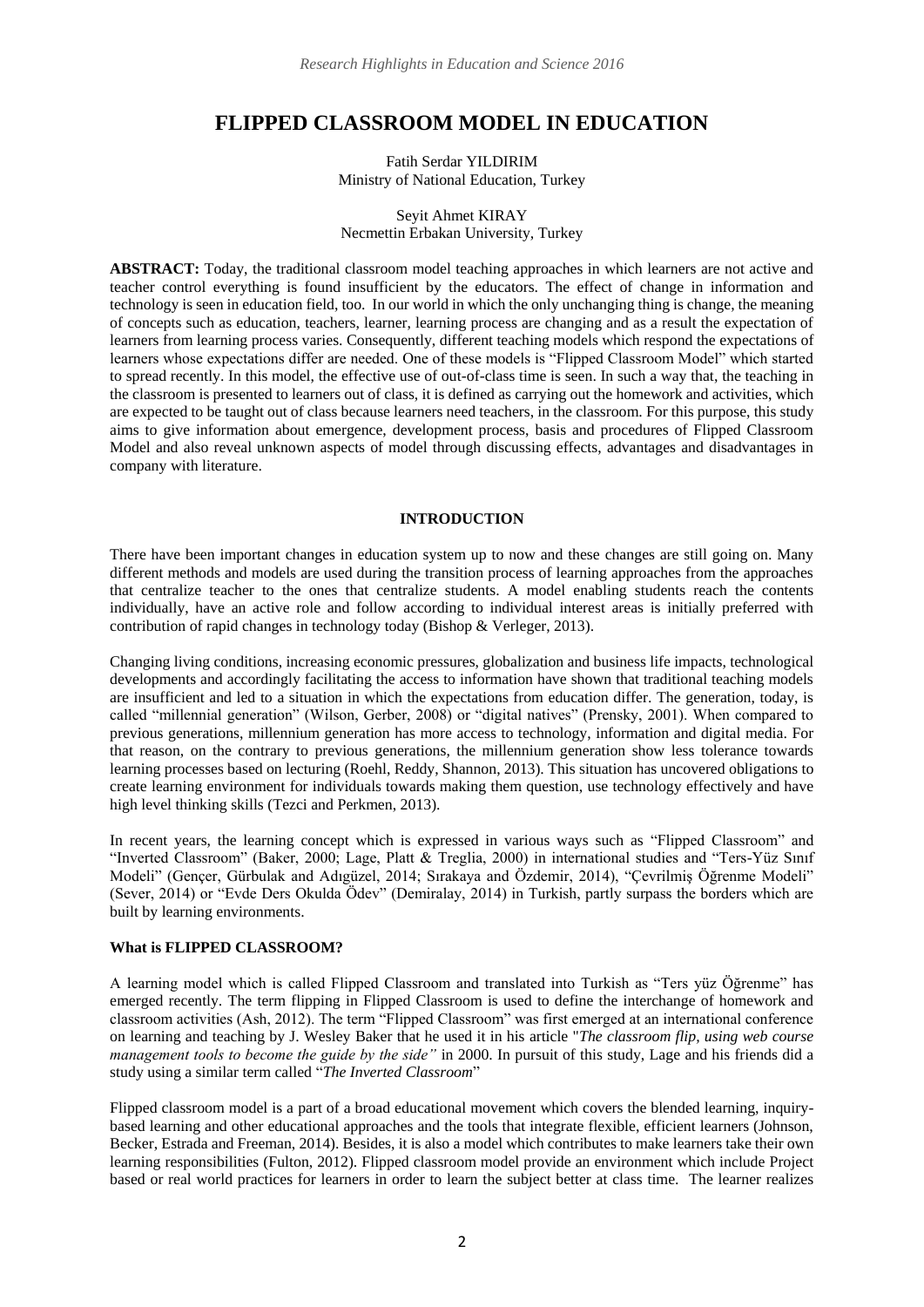learning watching course videos, listening podcasts, reaching e-books and meeting with peers online instead of getting information presentation from teacher at class time. Learners can reach to these broad sources any time they needed. So that, the teacher can spend more time to interact with each individual. The main goal is to provide learners a more authentic learning (Johnson, Becker, Estrada and Freeman, 2014).

The flipped classroom model approach was first seen under the name of inverted classroom in the study of a group of professors at Miami University (Lage et al., 2000; 30-43). In literature, this approach was used as inverted classroom then it was used as flipped classroom. The flipped classroom concept was first used and practiced by Jonathan Bergmann and Aaron Sams working at University of Northern Colorado (Talbert, 2012; 1). These two chemistry educators realized that students need teachers more while they are doing their homework not while they are taught and they recorded course videos for the students who could not Show up in the class in order to make them watch these videos and use the classroom to discuss the subjects and do other activities. After that, this method started to be noticed (Bergman and Sams,2012).

Flipped classroom model is a part of a broad learning activity which covers blended learning, inquiry-based learning and other educational approaches and the tools that integrate flexible, efficient learners (Johnson, Becker, Estrada and Freeman, 2014). Besides, it is also a model which contributes to make learners take their own learning responsibilities (Fulton, 2012). Flipped classroom approach emerged from the idea to provide education at home watching videos instead of traditional classroom education. In the classroom the time spend to internalize the previously given information by educator with different methods. This is achieved through video records given previously. Educators have the chance to get involved with students personally. In this way, the time spent in classroom is used effectively (Zownorenga, 2013; 2). In the following the differences of practices in traditional education approach and flipped classroom model are compared.



**Figure 1.** Comparison of Traditional Education Model and Flipped Classroom Model (Moravec et al, 2010)

As it is shown in the figure, we see that the places of classroom practices are changed out-of-class practices in flipped classroom model. In flipped classroom model, educator is no longer a direct person to educate, use different Technologies and provide flexible learning to students one by one or as a group. Teacher discusses the subjects that are not understood well by the students and reinforce the subject with different activities (Hamdan et al., 2013; 4).

In flipped classrooms students watch lesson videos at any computer, from their tablets, smart phones or from different media players at any time as they want. They bring their homework to the classroom and participate actively to learning process (Knewton.com, 2011). Flipped classroom approach does not eliminate the education in the class directly. On the contrary, this approach maximizes the time spend for each student instead of spending time for all students at once (Hamdan et al., 2013; 15).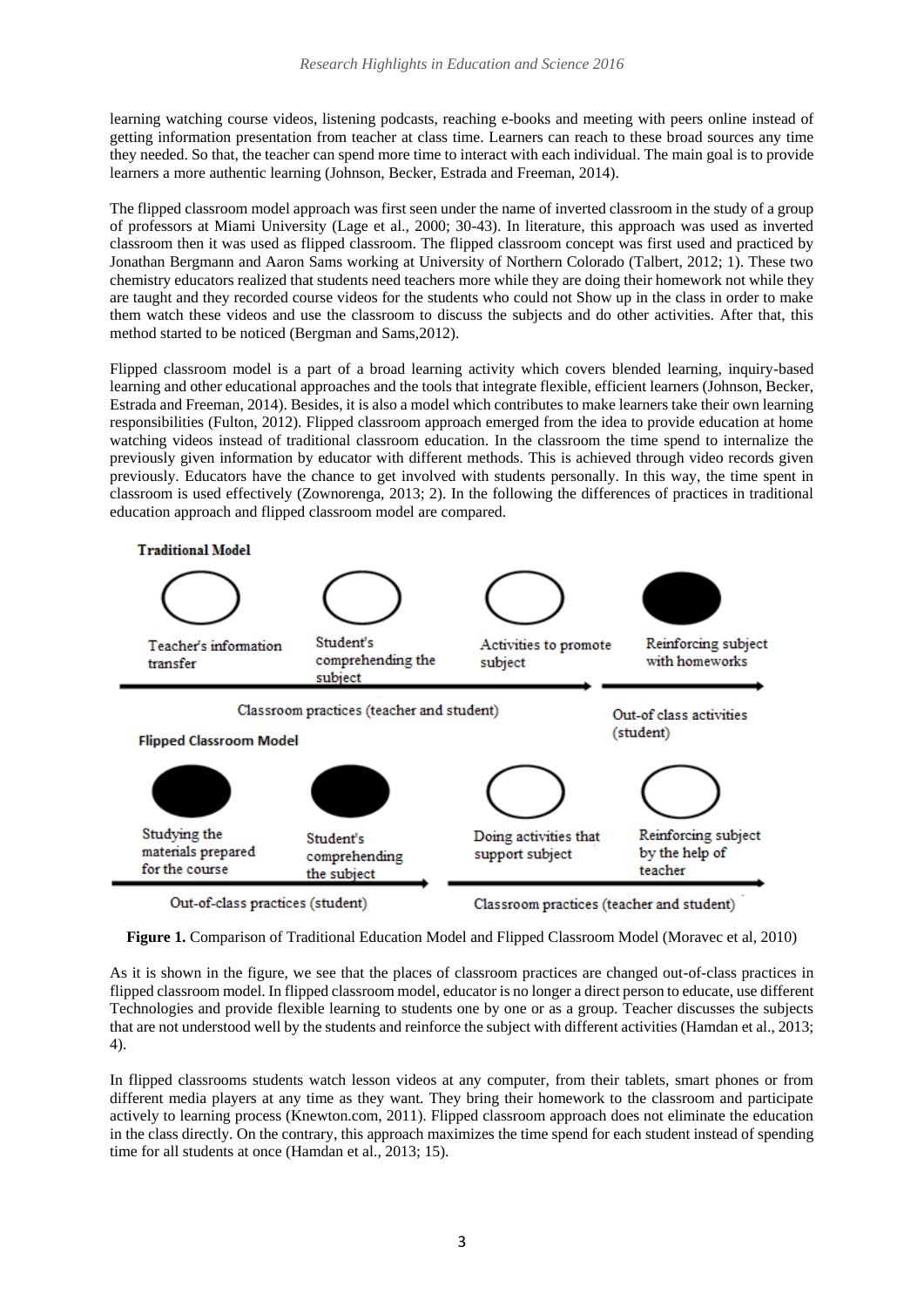Flipped (inverted) classroom which is defined as changing the place of classroom practices and out of class practices (Lage, Platt, & Treglia, 2000) is described as a popular pedagogical approach in science, math and other lessons. Flipped classroom model provide an environment which include Project based or real world practices for learners in order to learn the subject better at class time. The learner realizes learning watching course videos, listening podcasts, reaching e-books and meeting with peers online instead of getting information presentation from teacher at class time. Learners can reach to these broad sources any time they needed. So that, the teacher can spend more time to interact with each individual. The main goal is to provide learners a more authentic learning (Johnson, Becker, Estrada and Freeman, 2014).

The reason why flipped classroom is preferred is that teacher has the chance to spend more time on classroom activities and to correct the problems with classroom activities. In this way, even in crowded classes success can be achieved. Thus, the result of researches literature also supports this. The superior sides of flipped classroom model to traditional classroom practices are given in table which was created by Bergmann and Sams (2012).

| (Bergmann and Sams, 2012)       |                  |                                            |                  |
|---------------------------------|------------------|--------------------------------------------|------------------|
| <b>Traditional Classroom</b>    |                  | <b>Flipped Classroom</b>                   |                  |
| <b>Activity</b>                 | Time             | Activity                                   | Time             |
| Warm-up activity                | 5 min            | Warm-up activity                           | 5 min            |
| Going over homework             | $20 \text{ min}$ | Question and answer activity               | $10 \text{ min}$ |
| Presentation of new content     | $30-45$ min      | Guided and independent practice activities | 75 dk            |
| Guided and independent practice | $20 - 35$ min    |                                            |                  |
| activities                      |                  |                                            |                  |

**Table 1.** Comparison of Traditional Education Model and Flipped Classroom Model

The superior sides of flipped classroom to traditional classroom are especially about realizing more effective activities. In the light of information given in Table 1, it is seen they the activities in flipped classrooms are 40-55 minutes more than traditional classroom. This proves that it provides permanent learning. However, before applying this model, a good planning is important. Miller (2012) states that there are five basic factors that should be considered while planning flipped classroom model (Karadeniz, 2015).

**1-Meaningful Content:** The teacher should determine and take into consideration the content that will be saved. The reasons that the related content is necessary for the exam or will be used after graduation may not take attention of student. In this context, content should be creative and meaningful that increase the awareness feeling of student and also can be used in real life.

**2**- **Attention Grabbing Models:** while preparing a meaningful content, how the student will use this content is also important. Student should turn the acquired content into experience in classroom environment. Accordingly, while designing the classroom activities, some models such as problem-based learning, game-based learning, group interactive learning and project-based learning should be benefited.

**3- Technology**: Fort he flipped classroom model the technology used is also important. Teacher should have analyzed well which technology will be more effective during learning process and which ones will prevent this. During this process, teacher should consider many factors such as which media could be used to play the video, whether it supports mobile technology or not, the size and quality of video.

**4- Reflection:** teacher should have an expectation for each video prepared for students. Teacher should expect students be aware of the things they learned, transfer and adapt their knowledge in the scope of the video they watched. If reflection is not a planned fact within the scope of general structure, it will be a wrong attitude to expect flipped classroom be successful. It is important to improve the high-level skills of students and make them deal with contents and activities that can be reflected towards goal of courses.

**5- Time and Place:** Expecting students to watch videos as homework and not supporting them through this period may not be adequate. Thinking that not all the students may have same opportunities may lead to a way to design a structure which can support students at out of class activities. Another important point is that, students should be provided an appropriate time and place to watch videos. Thus, students will be able to watch videos in an appropriate environment under their control at a time span they want.

Shortly, the schools are given the mission to reach modern societies with modern philosophical approaches. The schools which have this mission are expected to turn into life centers which support cooperative learning and focus on problem solving and learning on learning skill in order to have an active role during learning process of students.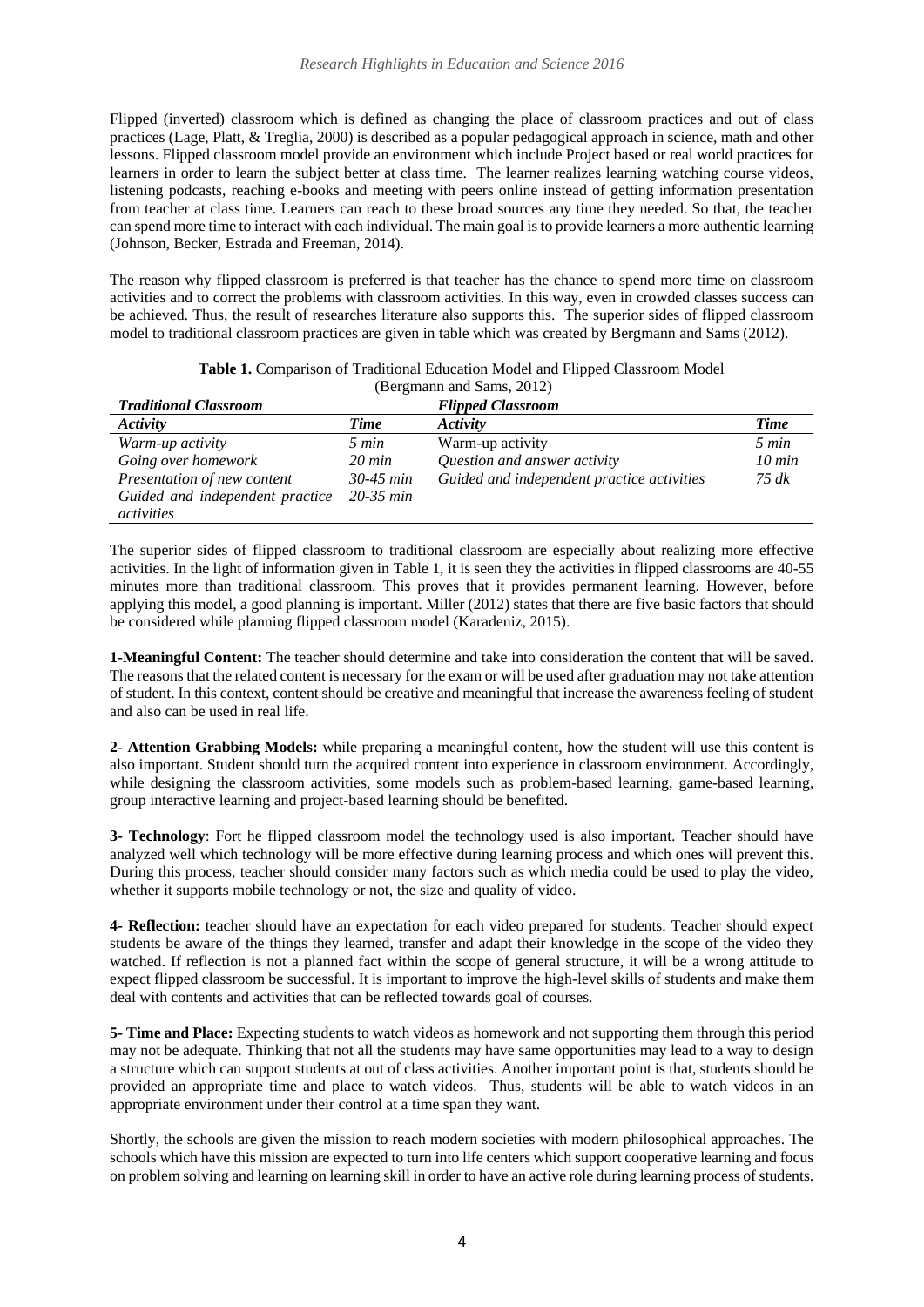Apart from this, it is stressed that some models should be used while actualizing this duty. The first one is flipped classroom that started to be used at schools. The basic hypothesis is that students learn the subject that will be taught in the class before lesson through videos so that teacher have more time for supportive activities and practices (Tucker, 2012). The real reasons of using flipped classroom are its being student-centered, creating a learning environment which use activities towards research, creativity and problem solving, turning classroom into a laboratory or a studio changing the role of teacher from giving information also the student from just learning, converting them into individuals, in brief, bringing a "constructivist" understanding (Aybat, 2013). Flipped Classroom Model consists of also some concepts such as Constructivist Approach, Research-Based Methods, Active Learning and Student-Centered Learning (Amber, 2013).

## **Principles and Practices of the Model**

Many different approaches and practice styles of this model are being used. While the content of classes are recorded for students to make them watch the videos as homework out of class, in some practices these videos are watched in classrooms. In a different practice, different sources are advised to students according to their individual learning needs instead of making them watch videos and they are expected to benefit from these sources preferably (Ash, 2012).

Bergmann and Sams who wrote the book "Flip Your Classroom: Reach Every Student in Every Class Every Day" published in 2012and practiced one of these learning methods for the first time had made some changes in their model after their study in 2006. According to this change, they developed "Current Approach in Education and Teaching: Technology Assisted Flexible Learning" "Flipped Mastery Model" over traditional Flipped Learning model. In this developed new model, students are not forced to watch video. Instead of this, students are given directions which include reading texts, videos and different sources related to course subjects and course goals. Student benefit from the sources given in accordance with his learning style and needs, also join the tests and exams according to his learning ability independent form class.

According to Chen and his friends (2014) even if many "Flipped" learning models are developed, the focus of each are different. As a result, while traditional "Flipped" Learning model by Khan Academy and "Flipped Mastery Model" by Bergmann and Sams (2012) focus on transferring content to students, Gerstein (2011) work on learning cycle of "Flipped Classroom Model", Staker and Horn (2012) concentrate on physical and virtual dimensions (Chen et al., 2014). Chen et al. (2014) who think that these approaches are inadequate in determining the numbers of sub dimensions purposed a more comprehensive model for higher education. In this model called FLIPPED, each letter symbolizes subscales. According to this;

- **F** Flexible Environments
- **L** Learner-Centered Approach
- **I** Intentional Content
- **P** Professional Educators
- **P**-Progressive Networking Learning Activities
- **E** Engaging and Effective Learning Experiences
- **D** Diversified and Seamless Learning Platforms

This new model had been applied in some fields such as nursing, engineering, mathematics, physics, biology, chemistry education and its effectiveness was proved with different study findings. It was proved with the practice by Bergmann and Sams (2008) and Baepler, Walker, Driessen (2014) that this new model had a positive effect on student success in the field of chemistry education. Gaughan (2014) used this method in history classes and stressed that model is more successful, students follow up course materials regularly and they got ready for class. Turan (2015) who used this method for students of preschool education and stated that the when compared to traditional model, the ones who got education using this method were more successful and had a more motivation level also their cognitive load was lower. In another study, Kara (2016) used this method for medical students during their internship period and stated that students defined the internship period more efficient after this method and this method can be used at clinical education.

# **The Advantages of Flipped Classroom Model Approach**

The Flipped Classrooms which are called radical changes by Bergmann and Sams have many advantages for both teachers and students. The advantages can be ordered as in the following (Fulton, 2012).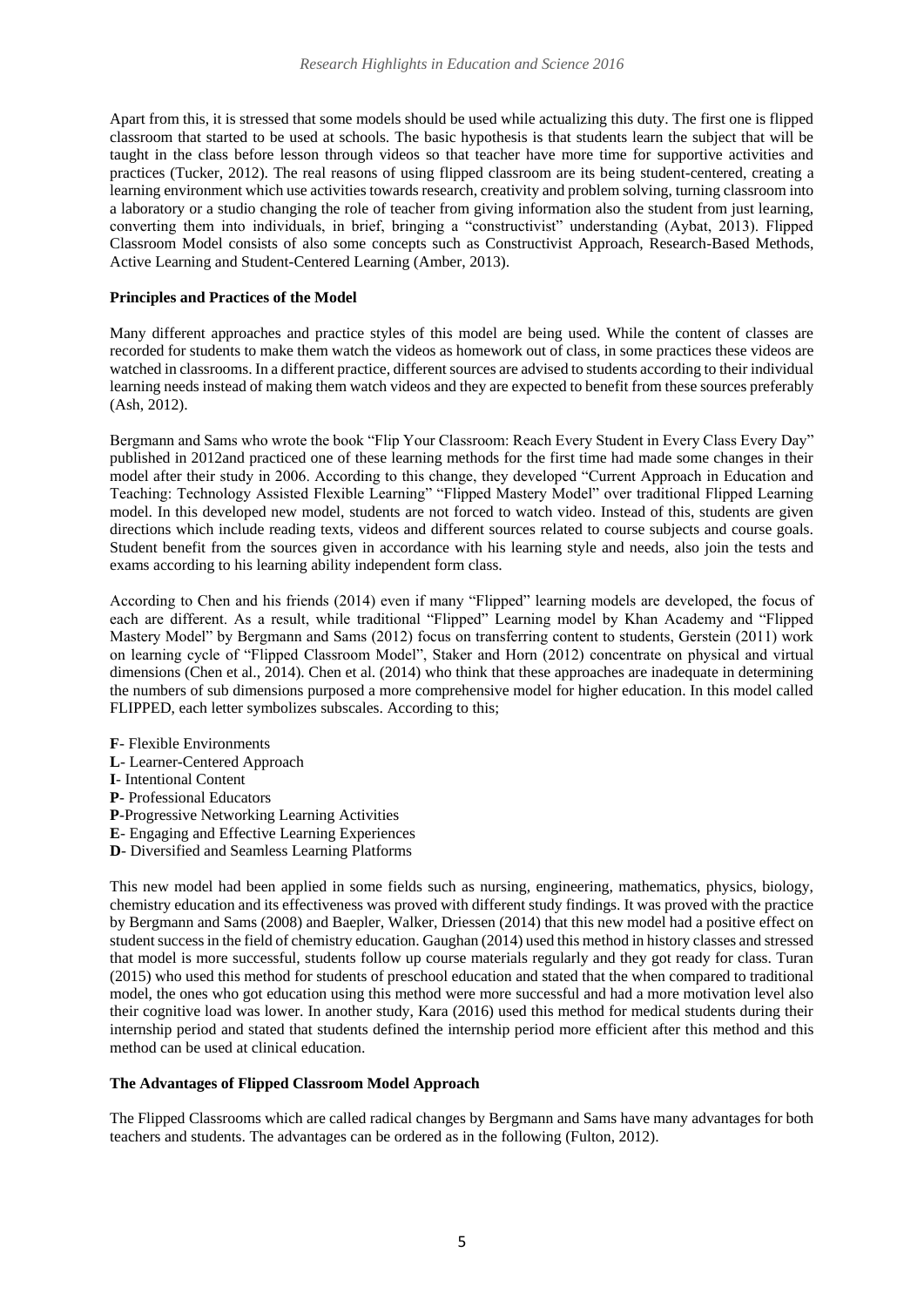• Each student can follow their courses according to their own understanding speed, there is opportunity to watch again and again if necessary

• Homework is done in class; students can ask questions about the subjects they did not understand comfortably, educators may also provide suitable solutions according to the talent of the students.

• Students have a chance access course 7/24.

• Time spent in classroom is used more effectively in terms of both students and educators.

• Educators who have taught using this method indicated that they got higher results from the tests when compared to traditional method results.

In a study by national case analysis study center which has more than 15.000 members in the fields of science, technology, engineering and math, the views of almost 200 educators who use flipped classroom model are evaluated and according to the results the advantages are given as below (Herreid and Schiller, 2013; 62):

• More time can be spent with students about the original research

- Students are able to spend more time with scientific equipment that can only be used in the classroom
- Students' being able to easily follow the classes which they couldn't because of sport, conference activities

• Method pushes up student to think and study inside and outside the classroom

• Students' being more active in the learning process

• Students will participate to the learning environment more actively, and this will cause students to love the work they do.

### **The Disadvantages of Flipped Classroom Model Approach**

There are some disadvantages of flipped classrooms. The first one that comes to mind is creating the video content which takes most of teachers' time. If the teacher does not contact with students actively out of class, this can make students feel like doomed and may affect their motivation negatively. The students who are used to traditional model may face some problems in getting used to this new model and adapting themselves. If the videos prepared by teachers to make students watch can make students have difficulty in understanding the subjects (Talbert, 2012; 2).

In a study by national case analysis study center which has more than 15.000 members in the fields of science, technology, engineering and math, the views of almost 200 educators who use flipped classroom model are evaluated and according to the results the disadvantages are given as below (Herreid and Schiller, 2013; 62):

- Students may oppose this new method as they will face the course subject out of class for the first time. They may come to the class without preparing themselves for active learning. This problem can be solved out with the subjects learned from videos or reading sources out of class or with the exams online or in class.
- The tools such as video and reading sources should be created in accordance with class activities. Most of the educators use videos as part of out of class education. However, the educators in the study stated that students had difficulty in finding quality videos. The number of quality videos prepared by educators is quite less and time is needed to create them.

Jenkins (2012), Duerden (2013) and Miller (2012) state that flipped classroom model has some disadvantages as well as advantages these disadvantages can be summarized as;

- Following whether the students watch the video or not is difficult for teachers.
- Students who do not have learning capacity face difficulty in learning environment.
- Needing computer and internet for the application pf model complicate the applicability of model.
- Need for technology increase cost.
- Students who learn through videos do not ask questions, have difficulty in establishing relationship between topics and as a result have difficulty in learning if there is no internet connection or computer.
- Not being able to create an environment where students can speak while learning the subject and their reaction can be measured.

# **CONCLUSION**

Because the Flipped Classroom Model which is spreading around the world and whose effect is revealed with many studies is so new, there are many issues that are not agreed. There are many different practice styles of this method. However, main components such as direct teaching in classroom, using effective learning strategies,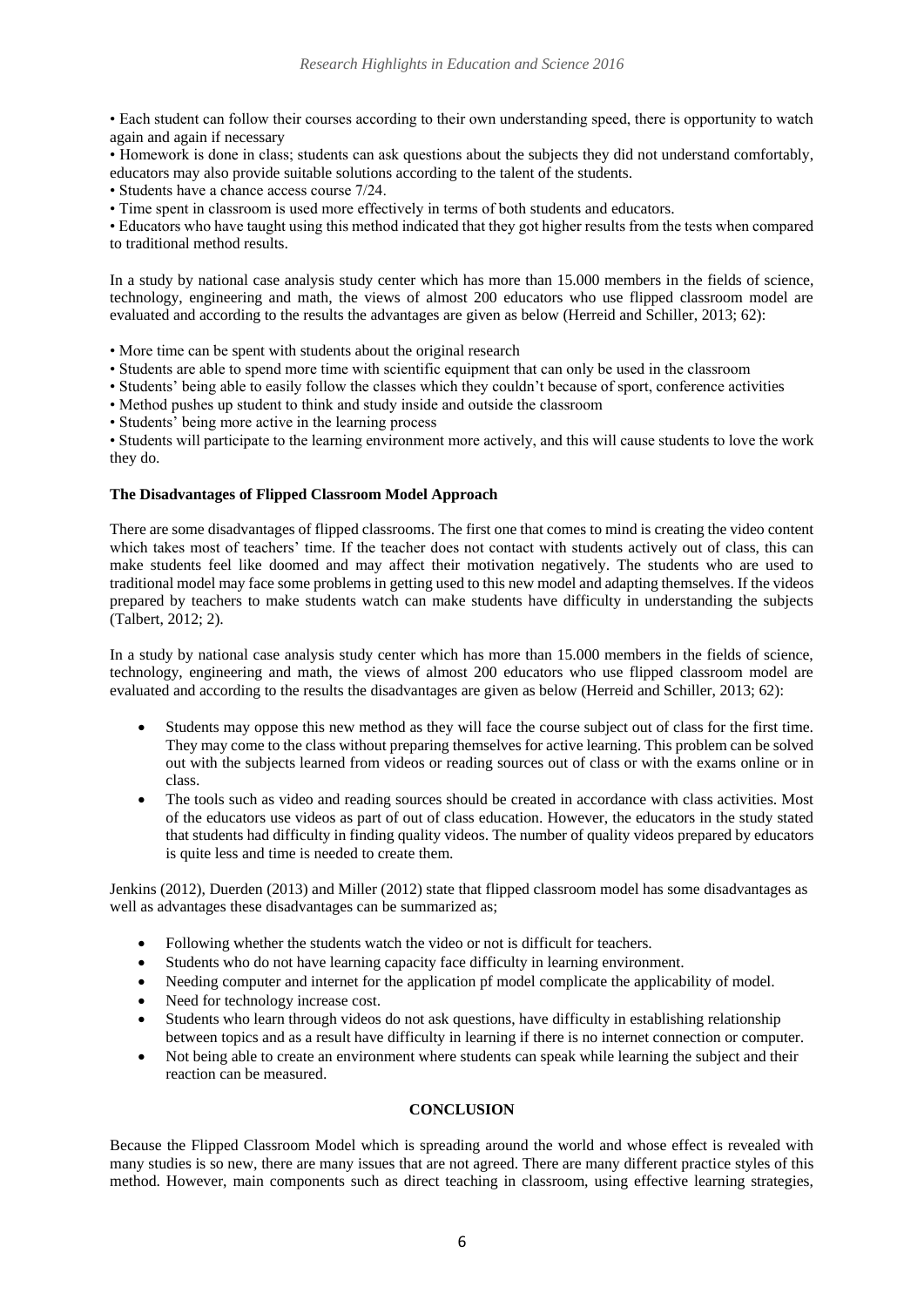benefiting from teaching Technologies are common points of almost all practices. In addition to this, the number of participations to network called "Flipped Learning Network" is increasing day by day and the standards of this practice are still being mapped up. When the necessities of today and the profile of "learners" considered, it is obvious that different teaching methods than traditional ones are needed. As Prensky (2001) stated this time is the time of digital natives and if the digital immigrants, in other words, teachers would like to teach the new generation, they should redesign their methods and materials according to learners' learning styles. Almost all the students follow up technology, smart phones or tablets are in the center of their life and also they use internet to follow up social media sites (Facebook, Twitter, Instagram, etc.). For that reason, the teachers present educational outputs of lesson contents that will attract students' attention through educational social network tools such as Edmodo, Wiziq, edcanvas etc. In this way, it is aimed to carry teaching outside the class and increase readiness of students and also there will be more time for interaction and activities with students in classroom.

### **REFERENCES**

- Ash, K. (2012). Educators view "flipped" model with a more critical eye. Education Week, *32*(2), S6-S7.
- Aybat, B. (2013). *Sınıfınızı Ters Yüz Edin*. Retrieved 03.07.2015 from http://www.burcuaybat.com/sinifiniziters-yuz-edin/.
- Baker, J. W. (2000). The "Classroom Flip", Using web course management tools to become the guide by the side*. In J. A. Chambers (Ed.), Selected Papers from the 11th International Conference on College Teaching and Learning* (pp. 9-17). Jacksonville, Florida Community College.
- Baepler, P., Walker, J.D. & Driessen, M. (2014). It's not about seat time: Blending, flipping, and efficiency in active learning classrooms*. Computers & Education*,*78*, 227-236
- Bergmann, J. & Sams, A. (2008) Remixing chemistry class. *Learning and Leading with Technology. 36*(4), 24-27.
- Bergmann, J., & Sams, A. (2012). *Flip Your Classroom, Reach Every Student in Every Class Every Day.*  Publisher, ISTE & ASCD
- Bishop, J. L., & Verleger, M. A. (2013). The flipped classroom: A Survey of the Research. 120th ASEE Annual Conference & Exposition (pp. 1-18). Atlanta, GA:
- Chen, Y., Wang, Y. & Kinshuk Chen, N.S (2014). Is FLIP enough? Or should we use the FLIPPED model instead? *Computers & Education, 79*, 16-27

Demiralay, R. (2014). *Evde Ders Okulda Ödev Modelinin Benimsenmesi Sürecinin Yeniliğin Yayılımı Kuramı Çerçevesinde İncelenmesi*. Doktora Tezi. Gazi Üniversitesi. Ankara.

- Duerdan, D. (2013). Disadvantages of a Flipped Classroom[. http://www.360-e](http://www.360-/)du.com/commentary/disadvantagesof-a-flipped-classroom.htm#. UtaQkvRdUpW. Erişim tarihi, 12 Eylül 2016.
- Fulton, K. (2012). The Flipped Classroom: Transforming Education at Byron High School: A Minnesota High School with Severe Budget Constraints Enlisted YouTube in ItsSuccessful Effort to Boost Math Competency Scores.*THE Journal (Technological Horizons in Education)*, *39*(3), 18.
- Gaughan, J.E. (2014). The Flipped Classroom in World History the History Teacher, 47 (2), 221-244.
- Gençer, B.G., Gürbulak, N., & Adiguzel, T. (2014). *A new approach in learning and*
- *teaching: The Flipped Classroom*. Ayşe Çakır İlhan, Aytekin İşman, Cem Birol & Ahmet Eskicumalı (Eds.), Proceedings of International Teacher Education Conference içinde (s. 881-888). Sakarya: Turkey.
- Hamdan, N., McKnight, P., McKnight, K., & Arfstrom, K. M. (2013*). A review of flipped learning.*
- Herreid, Clyde Freeman. Schiller, Nancy A. (2013). "Case studies and the flipped classroom." Journal of College Science Teaching, 42(5), 62-66.
- Jenkins, C. The Advantages and Disadvantages of the Flipped Classroom. [http://info.lecturetools.com/blog/bid/59158/The-Advantages-and-Disadvantages-of-the-Flipped-Classroom.](http://info.lecturetools.com/blog/bid/59158/The-Advantages-and-Disadvantages-of-%09the-Flipped-Classroom)  Erişim tarihi, 12 Eylül 2016.
- Johnson, L., Becker, S., Estrada, V., & Freeman, A. (2014). Horizon Report: 2014 Higher Education.
- Kara, C.O. (2016). Tıp Fakültesi Klinik Eğitiminde "Ters Yüz Sınıf Modeli" Kullanılabilir Mi? Yüksek lisans Tezi. Akdeniz Üniversitesi, Sağlık Bilimleri Enstitüsü, Antalya.
- Karadeniz, A. (2015). Ters-Yüz Edilmiş Sınıflar. Eğitim ve Öğretim Araştırmaları Dergisi. Ağustos 2015 Cilt:4 Sayı:3 Makale No: 35 ISSN: 2146-9199.
- Knewton.com. (2011). The Flipped Classroom Infographic. [url: http://www.knewton.com/flipped-classroom/]. Erişim Tarihi 12 Eylül 2016
- Lage, M. J., Platt, G., & Treglia, M. (2000). Inverting the classroom, A gateway to creating an inclusive learning environment. Journal of Economic Education, 31(1), 30-43. doi, 10.2307/1183338 from http, //www.innosightinstitute.org/innosight/wpcontent/ uploads/2012/05/Classifying-K-12-blended-learning2. pdf. Erişim tarihi, 11 Eylül 2016
- Miller, A. (2012). Five best practices for the flipped classroom. *Edutopia*, *24*, 02-12.